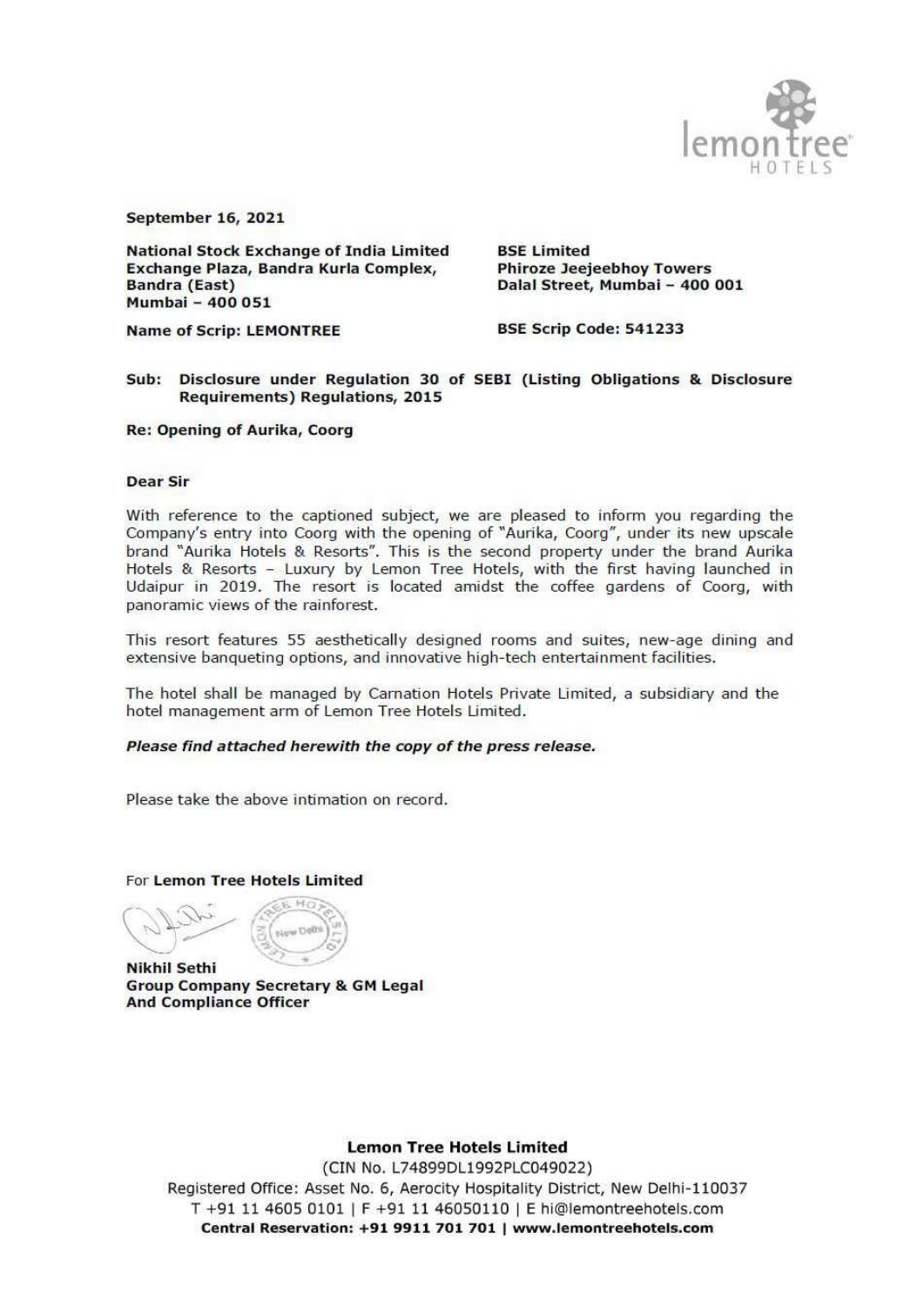# auaika HOTELS & RESORTS

### Lemon Tree Hotels Ltd. debuts in Coorg with the second property of its upscale brand, Aurika Hotels & Resorts

Aurika, Coorg is a pet friendly resort with 55 aesthetically designed rooms and suites, new-age dining and extensive banqueting options, and innovative high-tech entertainment facilities

16<sup>th</sup> September, 2021: Lemon Tree Hotels Ltd., through its management subsidiary Carnation Hotels Pvt. Ltd., announced its entry into Coorg, with its new upscale resort - Aurika, Coorg. This is the second property under the brand Aurika Hotels & Resorts - Luxury by Lemon Tree Hotels, with the first having launched in Udaipur in 2019.

The 45 acre landscaped resort is located amidst the coffee gardens of Coorg, with panoramic views of the rainforest. From undulating coffee plantations to the black treasures of pepper vines, from the ancient Kodavas culture to their authentic cuisine, one can explore the unique and unexplored world in the Western ghats of Southern India with Aurika, Coorg.

The resort features Mirasa\*  $-$  the all-day dining restaurant, Ariva\*  $-$  the bar, Roast & Red $*$  - the coffee lounge, Aura $*$  - the private cabana deck, and extensive banquet facilities including the ballroom\*, the boardroom\* and multiple outdoor terraces\* and eclectic venues\* for private events and exclusive experiences.

Recreational facilities include Araya\*  $-$  the spa, a well-equipped fitness center\*, the outdoor swimming pool\* and bar\*, the Rumpus Room\* for children, Check & Mate\* - the chess garden, Au.rion<sup>\*</sup> - the star gazing terrace and outdoor activities<sup>\*</sup>, including a putting green and croquet lawn.

The 55 elegantly designed rooms and suite showcase glimpses of the heritage, culture, flora and fauna of Coorg, while imbibing upscale décor elements that reflect the Aurika brand. Each room features an alfresco sit out area, from which to admire the lush green plantations. The relaxed atmosphere, inspired design and luxury amenities are accompanied by hi-tech facilities one cannot do without, even on a holiday.

As a pet friendly resort, Aurika, Coorg offers a comfortable and luxurious stay for your furry four-legged companions as well. The pet friendly rooms are located close to the specially demarcated open play area and are equipped with dog beds, bowls and toys for use by your beloved pups during your stay. Our culinary experts and resident dog lovers have also designed a canine menu, with wholesome gourmet meals to suit each pup's palate and appetite. Pet pawrents can also dine with their pups at the designated cabanas at Aura.

\*Due to the ongoing COVID 19 circumstances, certain services and facilities will be limited or unavailable, in keeping with our house rules and the prevailing government regulations